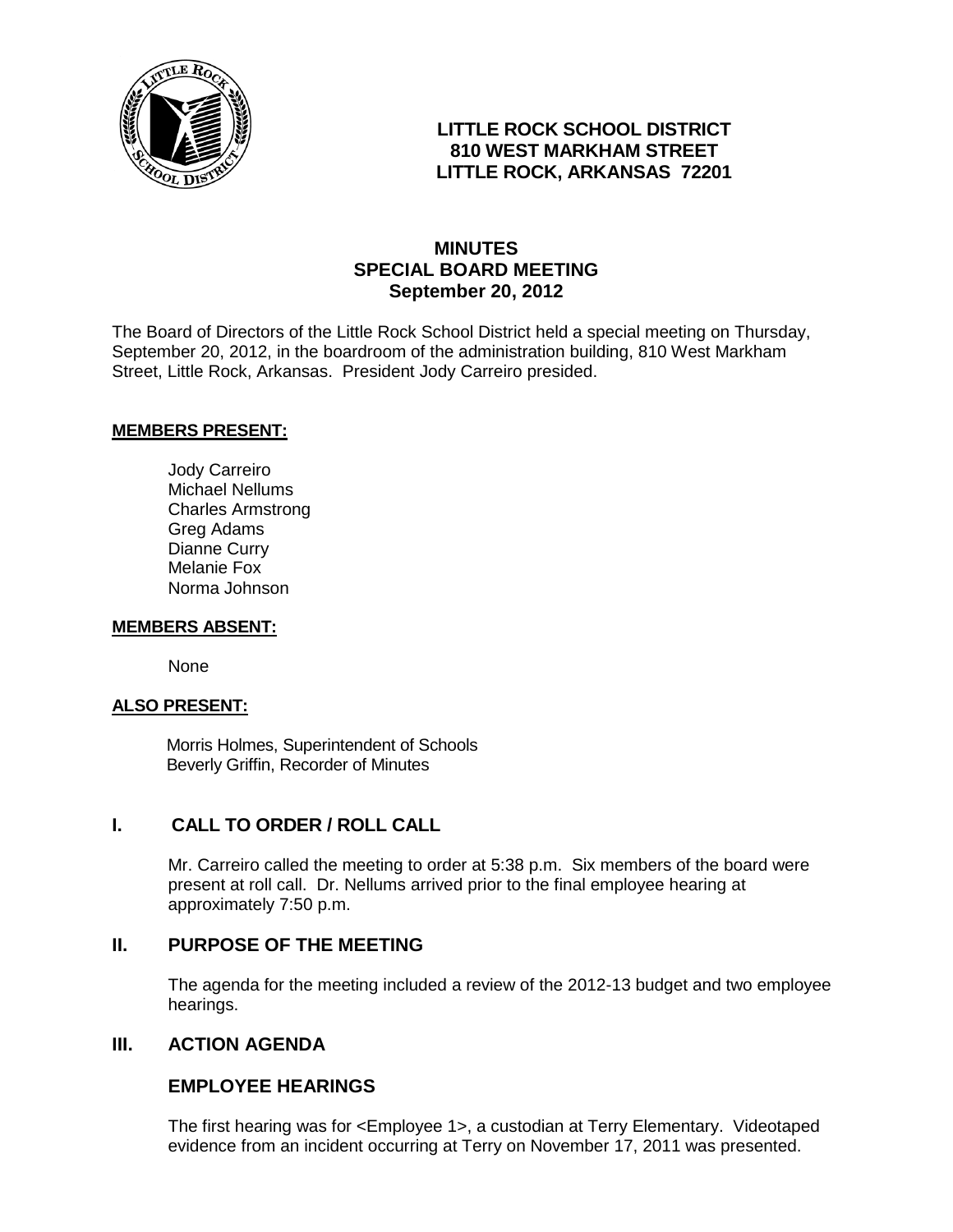<Employee 1> was represented by Attorney Marion Humphreys; the LRSD was represented by Attorney Khayyam Eddings.

The administration recommended termination of <Employee 1's> employment for using inappropriate physical force with a student. The video showed a student being pulled down the hall to the principal's office by the neck of his shirt and by his arms.

<Employee 1> had worked at Terry Elementary for six years, and had a previously excellent record. He stated he had previously been called upon by the administrators at Terry to assist with students who had disciplinary problems at school. He had served as a male role model for students, and he was acquainted and familiar with the student involved in this incident.

Lori Brown, currently the principal at Williams Magnet, was principal at Terry Elementary School when the incident occurred. Ms. Brown described the incident in question and responded to questions regarding the circumstances prior to the incident. She was asked about the training provided to staff at Terry related to dealing with students who don't respond to directives, and she stated all staff had been properly trained. She also denied assigning students to work in the cafeteria as punishment for poor behavior. She acknowledged this particular student had voluntarily assisted <Employee 1> in the cafeteria, but did so at his own request.

Monique English, currently an instructional aide at Williams Magnet School, previously worked at Terry Elementary. She witnessed the incident of November  $17<sup>th</sup>$ , and in her opinion <Employee 1> did use excessive force when pulling the student to the office. She stated he lifted the student off the ground at one point and threw him into Ms. Booth's office.

<Employee 1> responded to questions regarding the day of the incident. He reported no previous problems during his six years of employment. On the date in question, he stated it was approximately 7:10 a.m. and he was the only adult in the cafeteria at the time. He estimated approximately 35 kids in the cafeteria at the time. Two students were fighting and <Employee 1> was called to intervene. Student "J" kept interrupting <Employee 1> as he attempted to get details surrounding the fight. <Employee 1> asked three times for "J" to be quiet, and he gave him warning that he would be sent to the office if he continued. When "J" discovered <Employee 1> was going to take him to the office he dropped himself to the ground and refused to walk to the office. <Employee 1> admitted grabbing "J" by his shirt collar and dragging him down the hall.

<Employee 1> reported he knew the family and had previously spent time with "J" and two of his brothers. He communicated with "J's" mother and his brothers and he was asked to spend time with the boys by their mother when they needed male attention. The boys helped him on the grounds after school and on weekends at times, and he felt he served as a male role model for these students. He said teachers and administrators sometimes sent troubled students to him to help in the cafeteria or on the grounds because he knew how to talk to them, and he felt they related well to his advice.

<Employee 1> admitted he could have handled the situation in a different way and stated he would do it differently if anything else like this ever happened to him.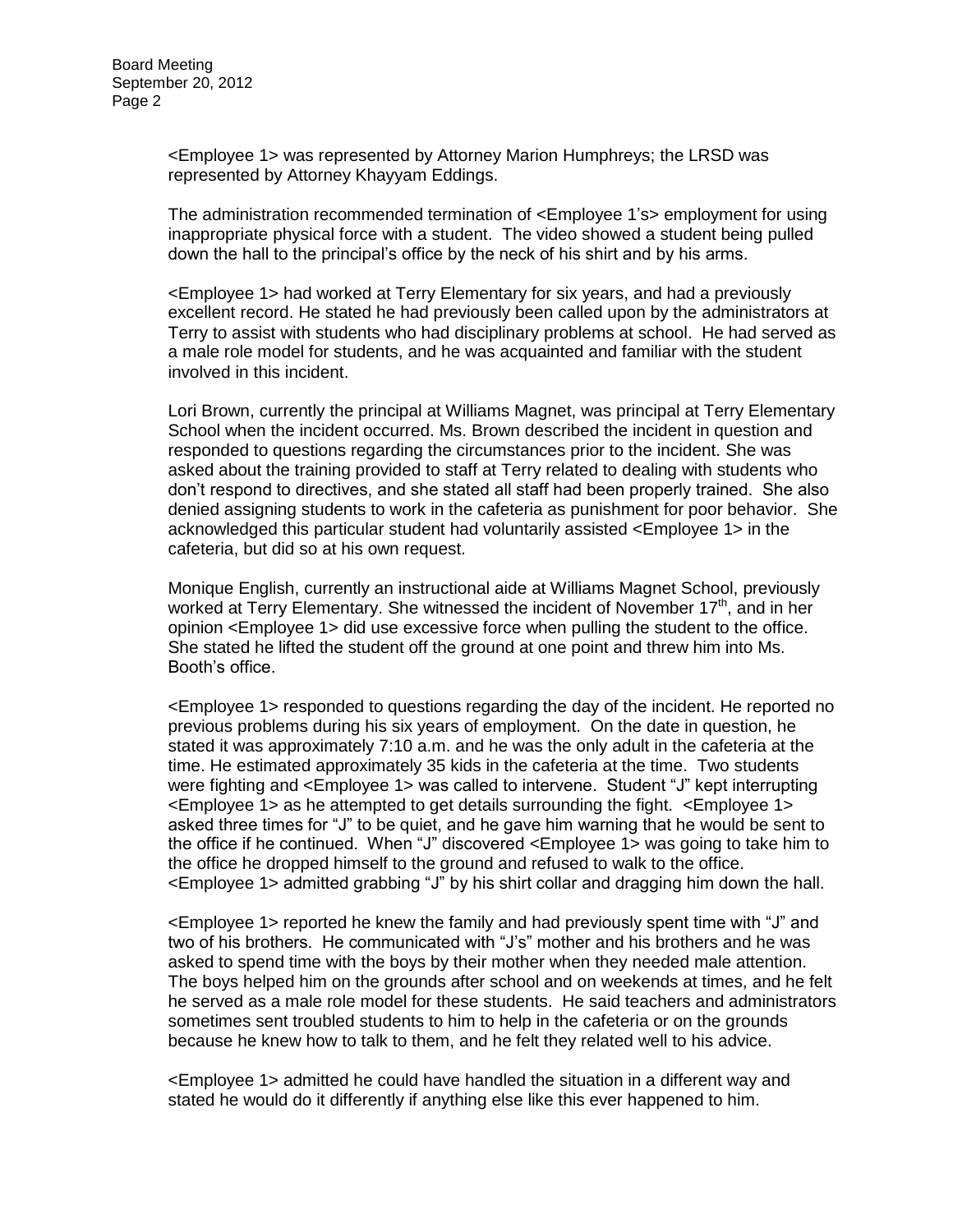Mr. Eddings reviewed the videotape again, and reminded the board that <Employee 1> had lost control in this incident. He had been admonished to calm down and control himself, and he had displayed conduct inappropriate in our schools in front of parents, students and other Terry employees.

Mr. Humphreys asked for consideration of <Employee 1's> employment record and his service to students above and beyond his job description to help students improve their behavior. He asked the board to consider Ms. Brown's responsibility in this matter in that she knew other teachers had a history of sending students to <Employee 1> for assistance in discipline. He noted that <Employee 1> was trusted by the parent and had a good relationship with "J." He believed the punishment for this incident was "harsh, excessive and unnecessary."

The board took a break for deliberations at 7:11 p.m. and returned at 7:45 p.m. No action was taken in closed session.

There was one item to decide in the facts surrounding the incident which lead to the recommendation to terminate the employment of <Employee 1>: *Did the administration prove the accusation of grabbing a student and pulling him down the hallway from the cafeteria to the principal's office?*

Ms. Fox made a motion that the administration had proven the facts of the accusation in this incident. Mr. Adams seconded the motion, and it **carried 4-0-2**, with Mr. Armstrong and Ms. Curry abstaining.

Ms. Fox then moved to uphold the recommendation for termination; Mr. Adams seconded the motion, and it **carried 4-1-1**, with Ms. Curry voting no and Mr. Armstrong abstaining.

In the second hearing all board members were present. Mr. Khayyam Eddings represented the LRSD, and Michael Coleman from the LREA represented <Employee 2>. Due to a hearing impairment, <Employee 2's> father was allowed to remain in the hearing.

<Employee 2> was a custodian at Central High School. On June 18, 2012, he was working at Central. Beth Davis was in her office on the first floor at Central, cleaning out her desk and removing personal items for the summer. Videotaped surveillance showed her exiting her office a little after 11:00 a.m. without her cell phone. The videotape also showed <Employee 2> entering and exiting Ms. Davis' office on two occasions. Ms. Davis returned to the office looking for her phone, and could not find it.

It was noted that <Employee 2> had a routine habit of entering the area near Ms. Davis' office to use the restroom located near her office. It was also noted that he was one of the few people in the building who had a key to Ms. Davis' office.

Mr. Coleman agreed with the videotaped proof that <Employee 2> went in and out of Ms. Davis' office area several times on the day of this incident, but stated there was no evidence presented to prove <Employee 2> took the phone.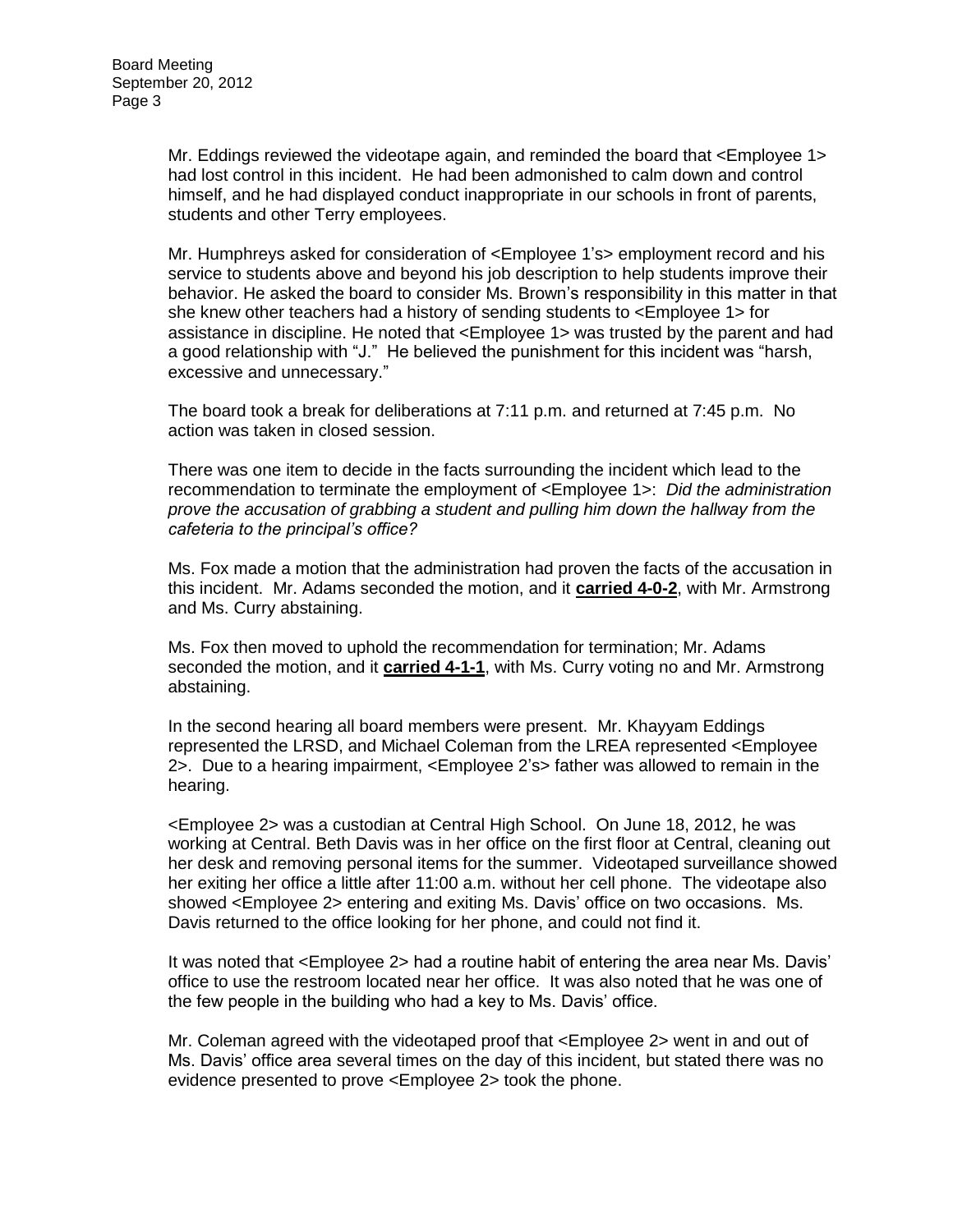Ms. Davis was called as a witness in the incident. She stated she was in and out of her office several times, and that when she left and realized her phone was missing, she returned to the office. She reported her desktop was completely clear when she went looking for the phone. She stated as a routine habit she placed her phone in the same location each time she went in to the office, and that she had used her office phone to call the cell phone when she was searching. She did not hear the phone ringing, therefore knew it was not in the office.

Upon questioning by Mr. Coleman, Ms. Davis stated with certainty that she did not leave the phone on the desk in her office, and that her desk was completely clear when she left.

Don Allen was questioned about the incident on June 18 where Ms. Davis' phone was missing. He had questioned <Employee 2> regarding the missing phone, and he accompanied <Employee 2> to Ms. Davis' office where they found the phone laying on the desk under a green sheet of paper.

Pat Valentine, head custodian at Central High School, was asked to testify regarding an incident in November, 2011, where <Employee 2> was given a written reprimand for taking money from the desk in the band room. The amount removed was \$2.00 which had been lying on the desk, and when asked about the money, <Employee 2> returned it.

Don Akins, Security officer at Central for five years, was questioned about the video footage shown.

Nancy Rousseau reviewed the video and responded to questions regarding Ms. Davis' reporting of the missing phone and her request to Bobby Jones for an investigation.

Assistant Head Custodian at Central, Mr. Dunhoo, was questioned about <Employee 2> work hours and his repetitive use of the restroom near Ms. Davis' office.

<Employee 2> responded to questions with the assistance of his father as the interpreter. He reviewed video tapes and responded to the timeline for entering and exiting the restroom and Mrs. Davis' office. He agreed with the testimony that had been given by Ms. Davis, that she had been there to clean her office, and that she stated the phone wasn't there. He had no explanation about why the phone showed up after his visit to the office with Mr. Allen.

The board convened a closed session to deliberate at 11:35 p.m., and returned from executive session at 12:00 a.m. They reported no action was taken.

For the board's consideration were two items:

1. On Monday, November 18, 2011, <Employee 2> received a written warning for taking money from a desk in the Central High School band office while he was cleaning the area on November 10, 2011.